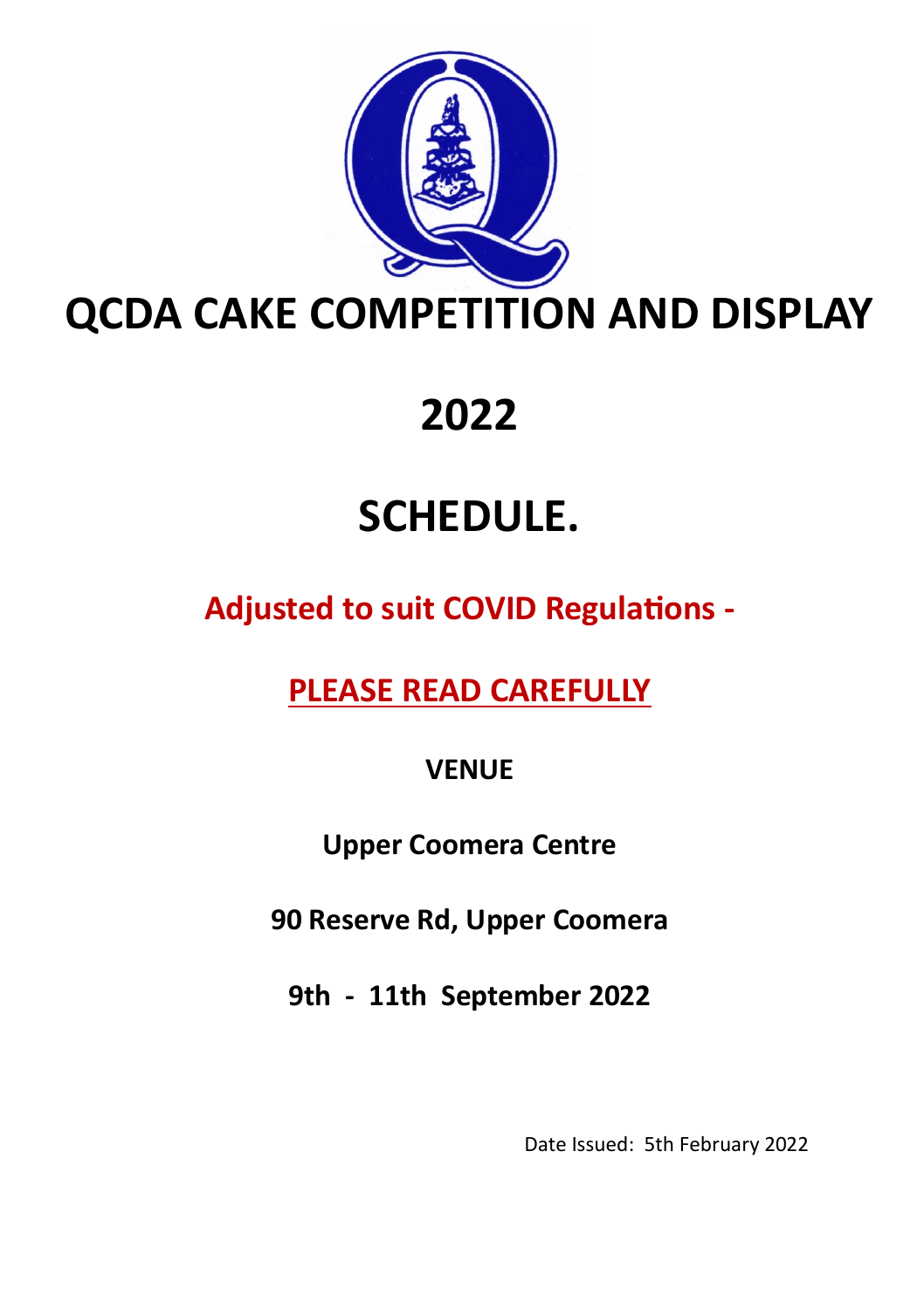# **CONDITIONS OF ENTRY**

### **It is the Competitor's responsibility to read the schedule carefully.**

- All entries must be the **unaided work of the competitor** and less than 12 months old.
- Competitors are limited **to one entry per class**.
- Failure to comply with the Competition Rules **will result in a significant loss of marks!**
- The attached Judges Information Sheet should be completed for each exhibit to advise the use of specific techniques or construction, and/or the use of new or innovative ideas, and submitted upon delivery of your entry. Progressive photos can be included here. **The competitor's name or signature must NOT appear on this form.**
- **NO photography of exhibits is allowed until the show opens to the public.**
- All exhibits must be able to be lifted by one person**.**
- By entering this competition and signing the entry form, you are giving permission to allow photography and filming to be taken and reproduced for publishing, in any media controlled by the ANCDA (Australian National Cake Decorators' Association Inc) or the QCDA (Queensland Cake Decorators' Association Inc).
- Any slander on social media, etc, will result in immediate disqualification.
- Dummies are to be used in all classes.
- Council COVID rules MUST be adhered to at all times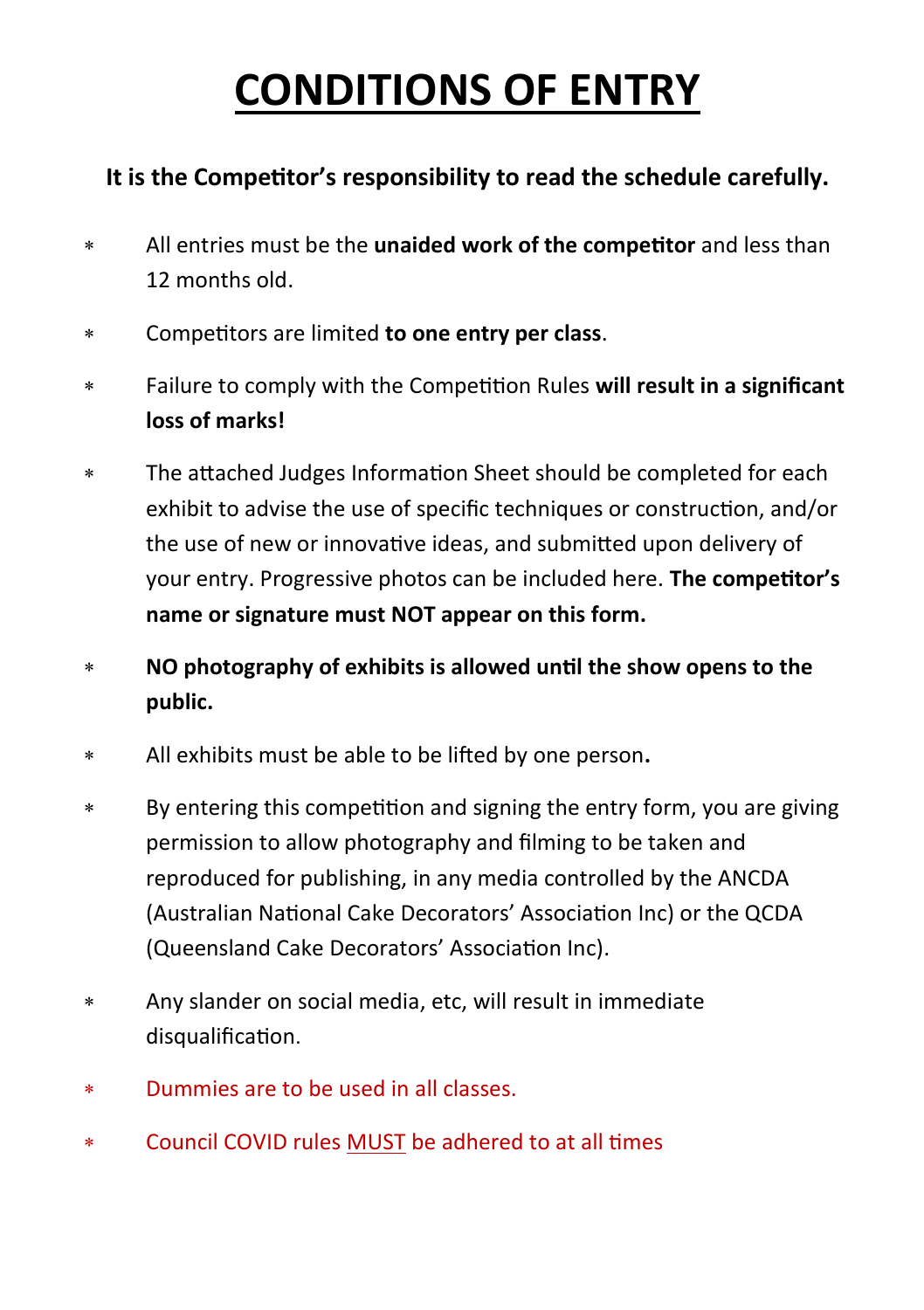## **ENTRY**

Closing Date for the receipt of completed Entry Forms with Remittance Is:

### **6th August 2022**

Completed Forms to be forwarded to: Sue Lapworth, Chief Steward Queensland Cake Decorators' Association Inc. 23 Barcoorah St WESTLAKE QLD 4074

ENTRY FEE: \$7.00 for Members & School Students for each entry.

\$10.00 for Non Members for each entry.

Payments can be made via www.qcda.com.au Direct Deposit: Queensland Cake Decorators' Assn.Inc BSB: 124-001 Acc: 20-249-357

Email: qcdachiefsteward@gmail.com with your Entry Form, along with details of your deposit.

Payments by Cheque or Money Order can be mailed together with your completed entry form to: Sue Lapworth at above address.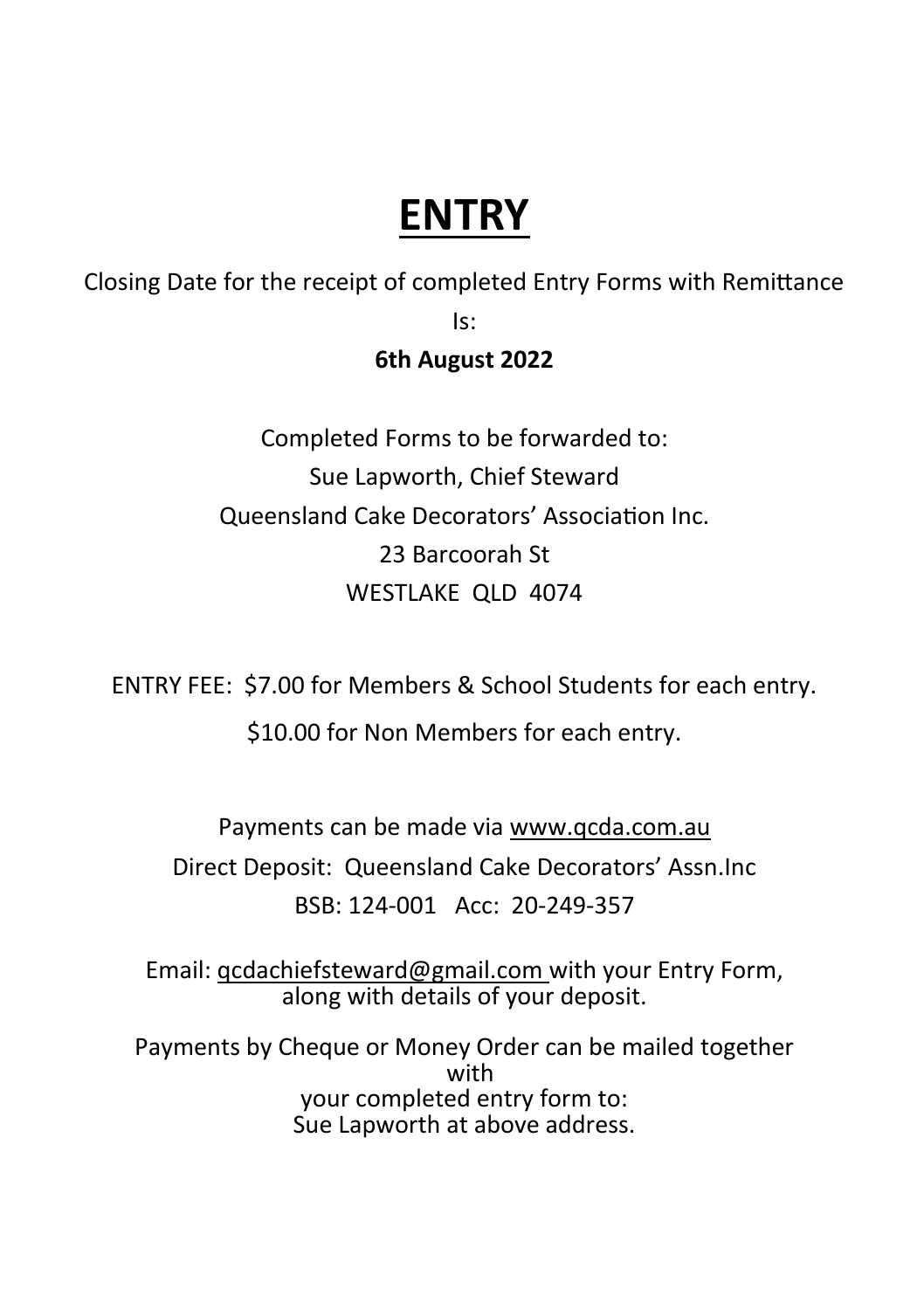# **COMPETITION RULES 2022**

### **THE JUDGES DECISION IS FINAL !!**

- **Exhibits** must be the sole work of the Competitor, and be less than 12 months old.
- **Base Board Area**  is the dimension of a square within which the entire entry, drape included, must fit. Any shaped board is allowed as long as it fits within the dimension of the mentioned square. At no time can any part of your entry hang outside the base board area. All boards are to be covered as a matter of choice.
- **Cleats** All presentation or base boards must be raised on cleats (small feet) to enable ease of handling. Cleats must be adhered to the board and hidden from view. If you are unsure about cleats and what they are, please contact the Chief Steward, Sue Lapworth.
- **Dummies** Due to COVID, dummies are essential in all classes , however, the design must be achievable in cake. Dummies must be covered.
- **No Artificial (Non-Edible)** Decorations to be used. This means plastic, metal, clay, leather, plaster of paris, cold porcelain, bark or driftwood ARE NOT PERMITTED. Fabric (eg, satin or organza) ribbon may be used as a trim around the cake, or In loops to complement a floral spray. Glass or any part thereof, other than Perspex, may not be used on any cake. Hessian ribbon has been allowed as it is made from Hemp. If unsure, please contact the Chief Steward.
- **Pillars** or other means of elevating cakes are permitted.
- **Minimal use** of dried vegetable matter , such as polenta, semolina, corn husk silk, is permitted.
- **Edible**, food safe pearls, Cake Lace, Flex Frost, gems, cachous, modelling chocolate, isomalt, wafer paper, food safe lustres and metallic finishes, confectioner's glaze and gelatine work are permitted. Proof of ingredients for these products may be required.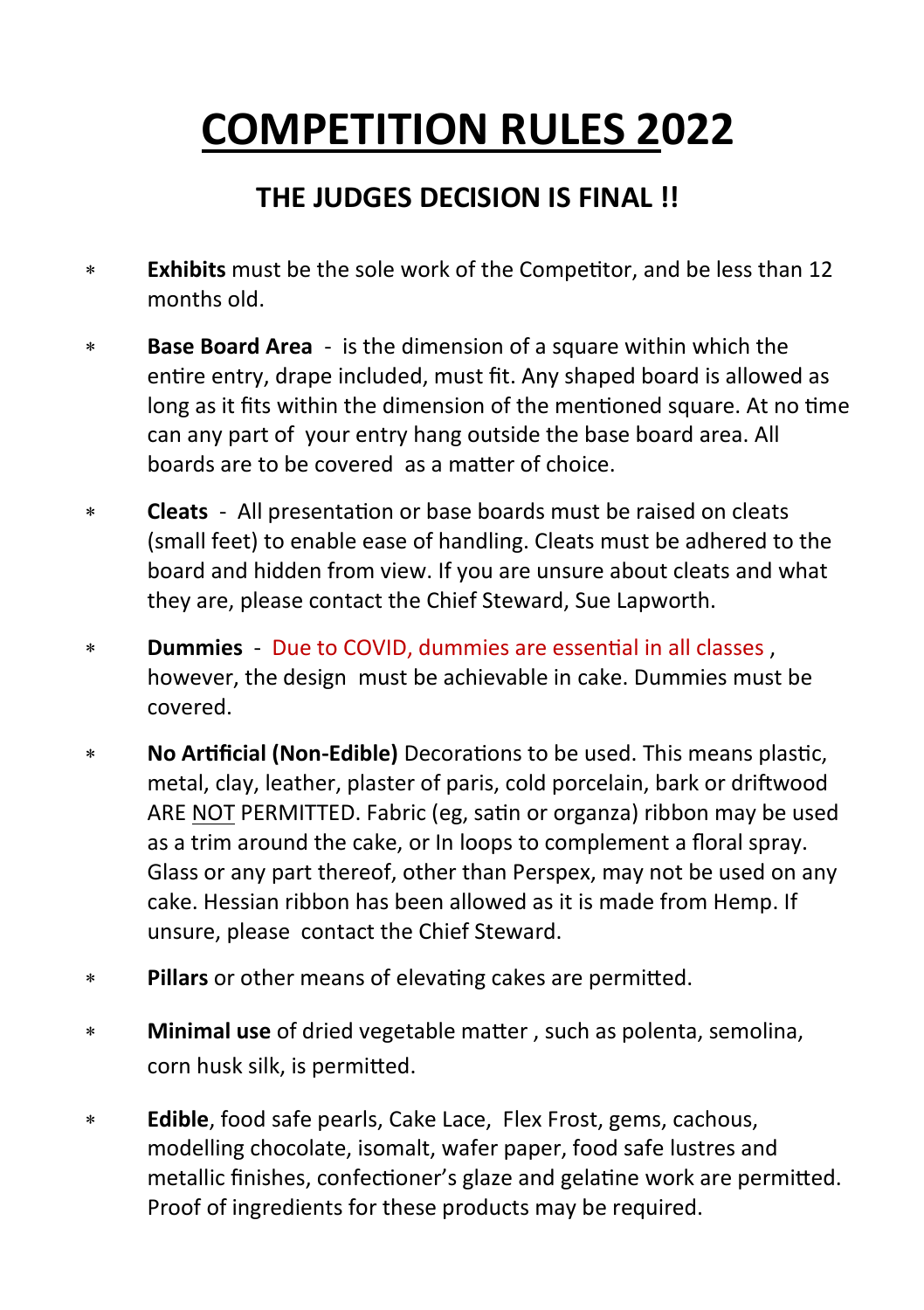- **Edible Printed Images** are permitted, however, must be embellished.
- **Wires** must not be directly inserted into a cake or dummy. A posy pick must be used. When using a posy pick, the top of the pick is to be just above the surface of the cake and be barely visible.
- **Flower Sprays** and other edible made items must be attached to the exhibit with an edible medium. No craft glue, pins or glue gun application is allowed.
- **Modelling Chocolate, Isomalt and Wafer Paper** should not comprise the whole exhibit.
- **Internal Support Structures** must be food safe. Wood, acrylic, Perspex, aluminium armature wire and food safe PVC are permitted for support in internal cake structures. Please contact the Chief Steward if you are unsure if your internal support structure is allowed.
- **Aluminium tape** has not yet been approved for use in Australia, and is not permitted to be used in this competition.
- Safety Seal is not permitted due to food safety laws.
- The use of **Perspex Covers** (if available) would be very much appreciated.

IF YOU ARE UNSURE OF ANY OF THE ABOVE RULES, OR WOULD JUST LIKE TO CONFIRM/CLARIFY A PRODUCT OR TECHNIQUE IS PERMITTED TO USE, PLEASE CONTACT THE CHIEF STEWARD BELOW.

> CHIEF STEWARD Sue Lapworth 0427 731 361 or 3376 5271 qcdachiefsteward@gmail.com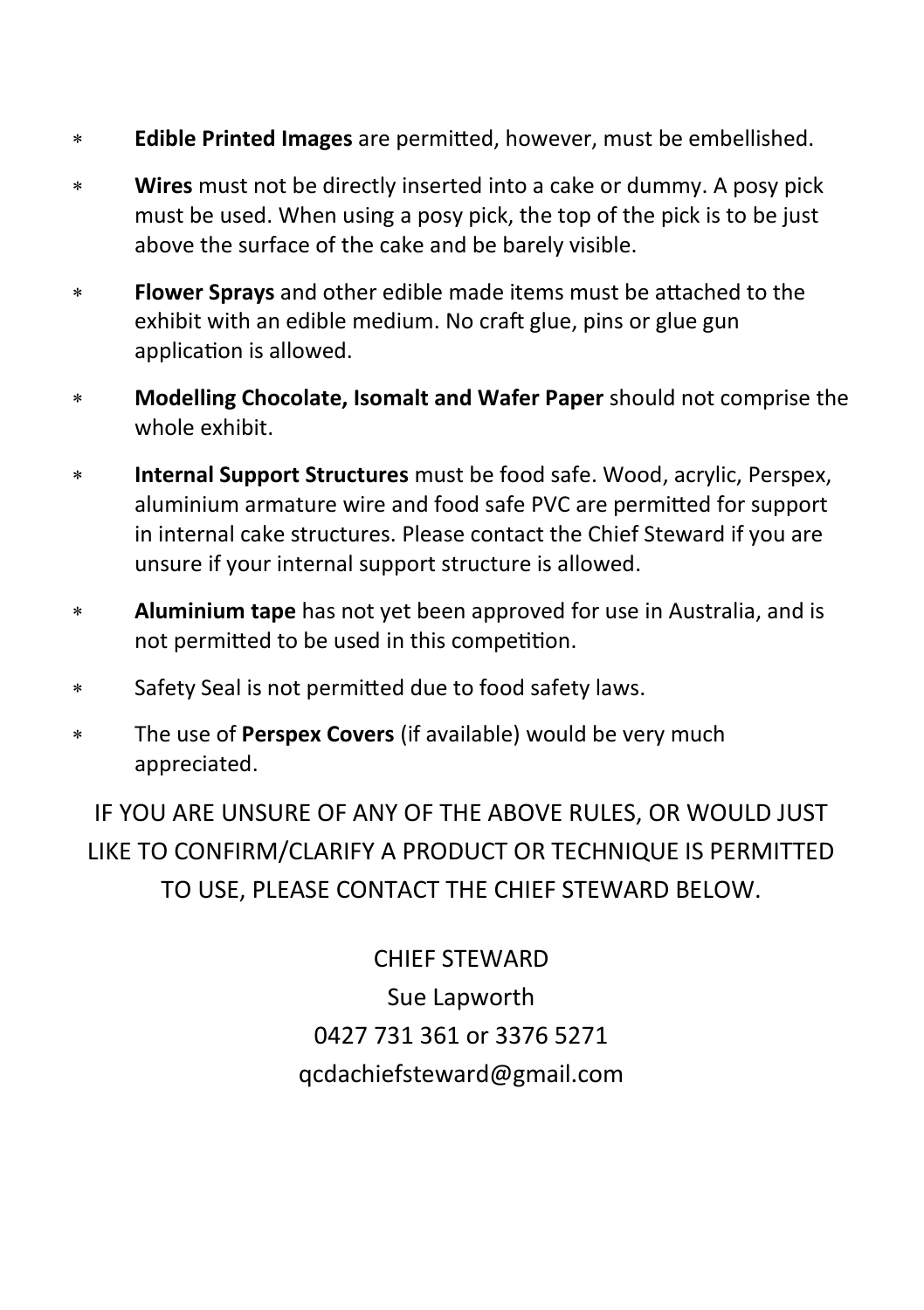Please remember that no matter whether it is for competition or an order, you are working with food, and as such, may be consumed. Strict regulations apply with all food preparation, and we must all adhere to these rules. There are some elaborate structures on the web that look truly amazing, but how safe are they really?

Entering a competition can be really rewarding, and sometimes the greatest challenge is to transform your idea into a reality and still keep within the rules.

Look forward to seeing all of your wonderful creations, but if you have any questions, please do not hesitate to contact the Chief Steward.

Sue Lapworth,

Chief Steward.

# **GENERAL INFORMATION**

**ENTRY DELIVERY**: Completed entries for judging are to be in the hands of the Stewards at the venue between 1pm and 6.30pm on Wednesday 7th September, 2022

### **NO ENTRIES WILL BE RECEIVED AFTER 6.30PM**.

Multiple entries must be received no later than 4pm.

If a Competitor has a problem delivering entries during these times, please contact the Chief Steward on 0427 731 361.

**GRAND AND RESERVE CHAMPION** : Will be chosen from all entries.

**CAKE COLLECTION**: No exhibit is to be removed until 4pm on Sunday, and then only with receipted proof, in the company of a Steward. All entries are to be collected by 5pm.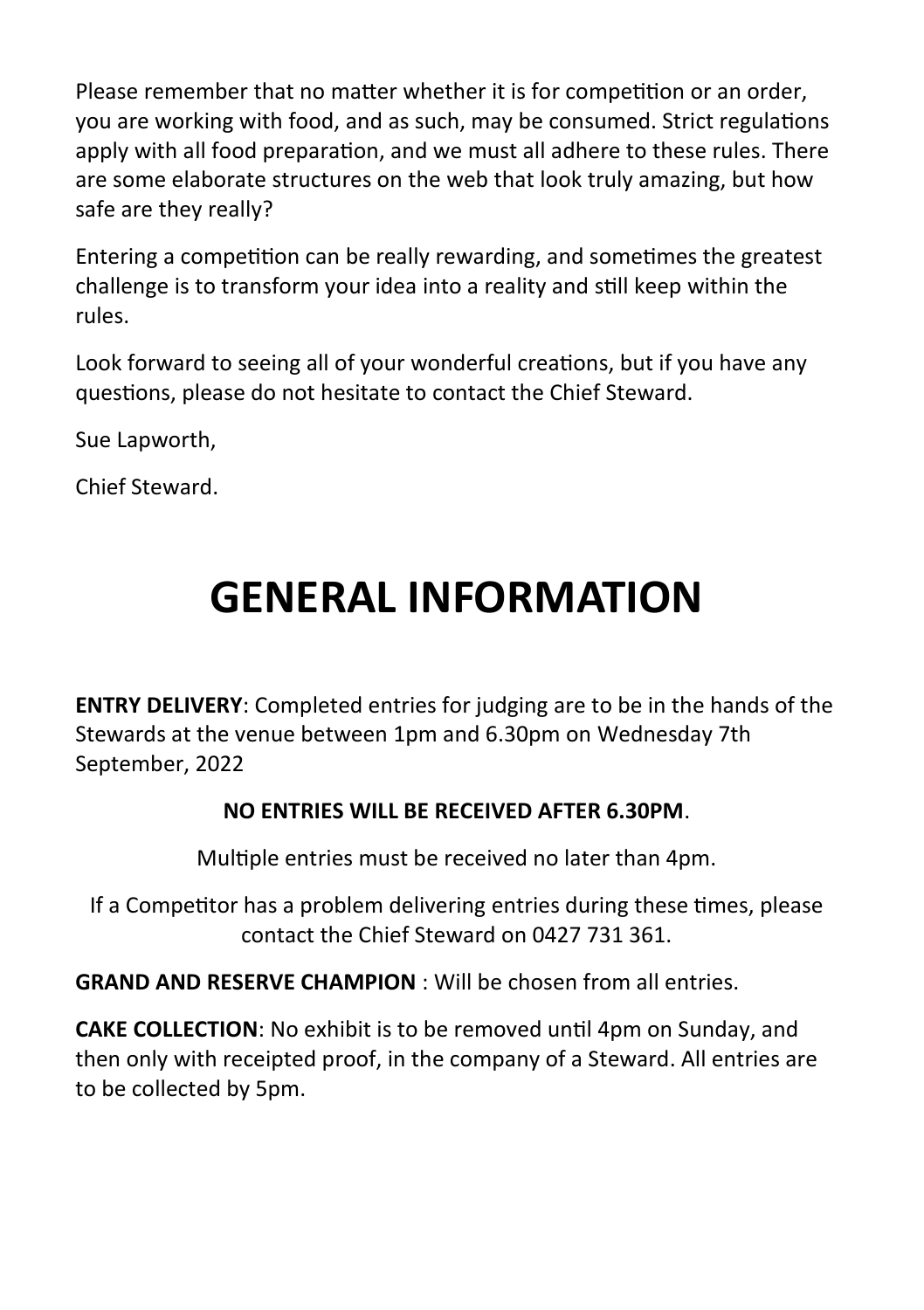**JUDGING INFORMATION**: Probes may be used at a Judge's discretion should the need arise. Judges will be available throughout the show to discuss any matters pertaining to the judging.

### Information should be supplied on the Judges Information Sheet when any of the following items apply:

- 1. To advise the use of supports
- 2. To clarify the use of any items which may appear not to comply with schedule.
- 3. For any explanation necessary to clarify an exhibit
- 4. To advise the use of moulds either purchased or self made.
- 5. To name flowers used etc.
- 6. To advise the use of posy picks.
- 7. To describe the construction of entry -- step by step photos.
- 8. To advise the use of dummy cakes.
- 9. To explain the set up of entry.

Please answer the above questions on your Judges Information Sheet attached.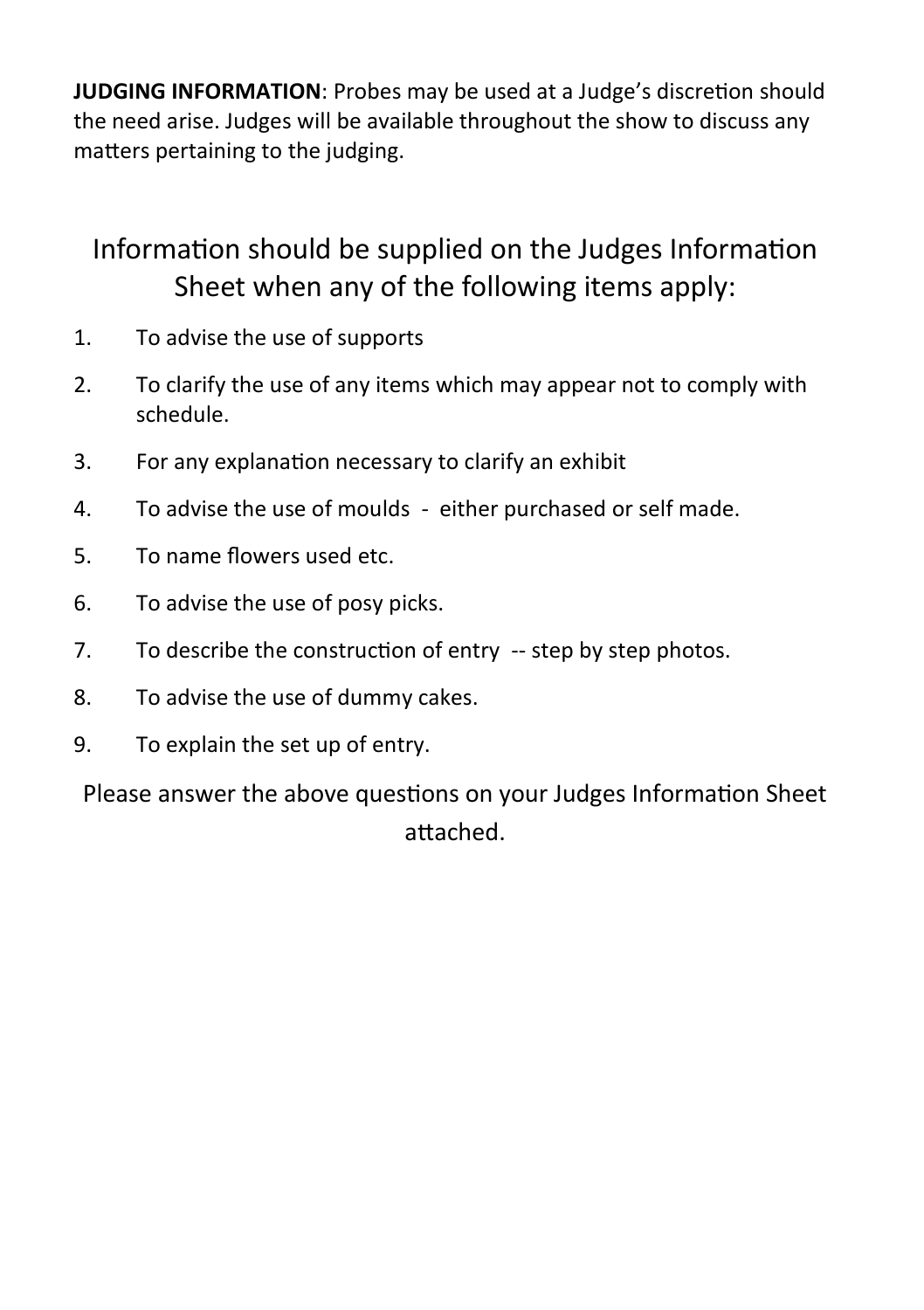## **MASTERS SECTION**

After winning 3 first prizes in a corresponding Open Class in State, National, or International Competitions, Competitors must enter Masters in that Class. Winning Champion or Reserve Champion in any Class in State, National or International Competitions automatically elevates the Competitor to Masters Section.

### **DUMMIES MUST BE USED IN ALL CLASSES**

### **CLASS 1 WEDDING CAKE**.

Showing modern and innovative techniques and skills. Number of tiers is Competitor's choice, based on design. Must be dummy cakes. Maximum board size 55cm square,

1st Prize: \$150.00 2nd Prize: \$100.00 3rd Prize: \$75.00

### **CLASS 2 SPECIAL OCCASION CAKE.**

Competitor's choice. Must include an inscription. Must be dummy cake. Maximum board size 45cm.

1st Prize: \$100.00 2nd Prize: \$75.00 3rd Prize: \$50.00

### **CLASS 3 NOVELTY SCULPTURED CAKE.**

Competitor's choice. Due to COVID Regulations, this entry must be a sculptured dummy. However, please detail how using cake would support the sculpture. Maximum board size 55cm.

1st Prize: \$100.00 2nd Prize: \$75.00 3rd Prize: \$50.00

### **CLASS 4 SUGAR FLORAL ART.**

Competitor's choice. Floral Arrangement presented as desired on a plaque or moulded sugar container. Maximum board size 45cm.

1st Prize: \$100.00 2nd Prize: \$75.00 3rd Prize: \$50.00

### **CLASS 5 SUGAR ART - NON-FLORAL**

Competitor's choice. Hand modelled Sugar Art presented as desired. Moulds permitted. Maximum board size 45cm.

1st Prize: \$100.00 2nd Prize: \$75.00 3rd Prize: \$50.00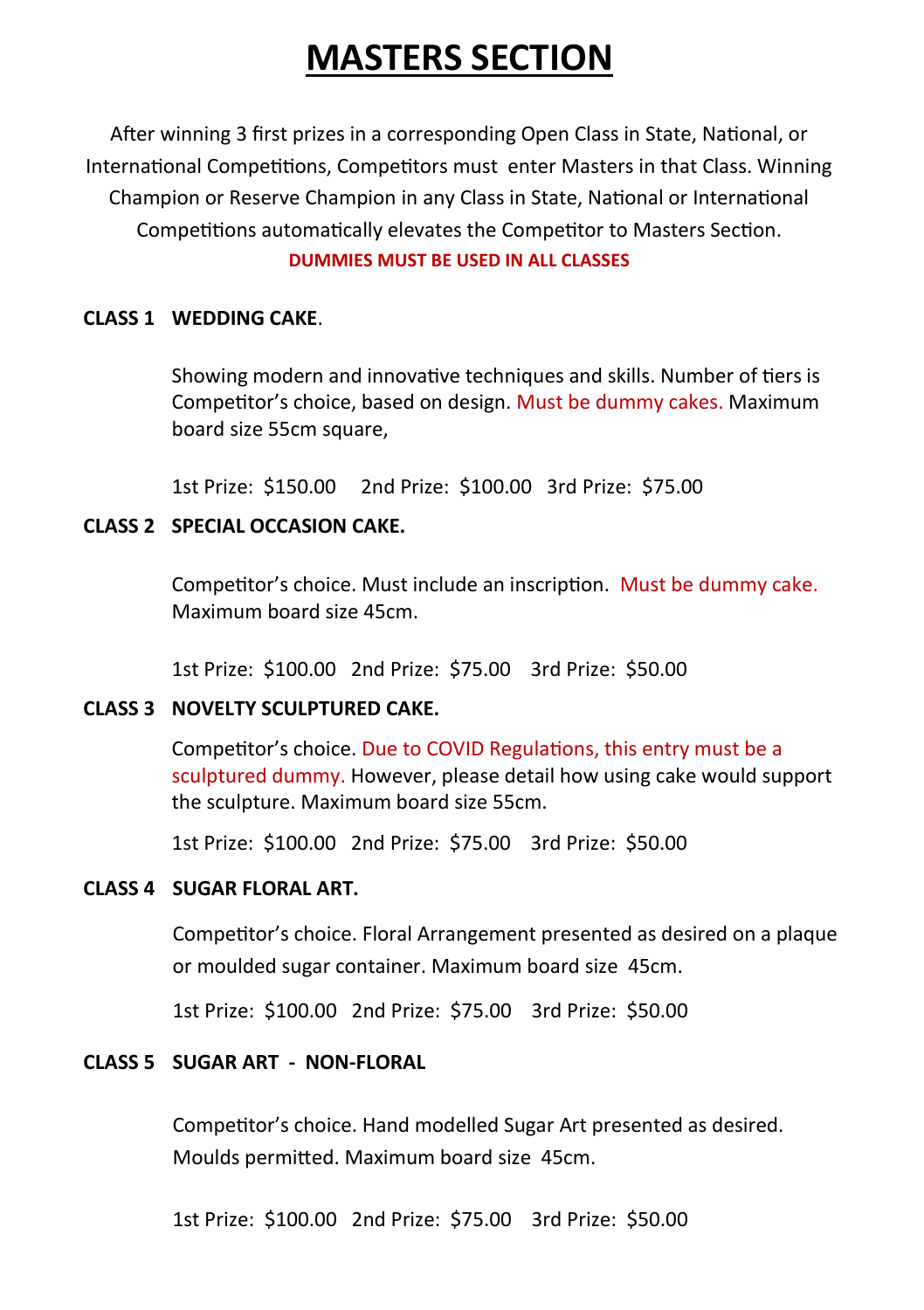## **OPEN SECTION**

Open to all. After winning a first prize in the Novice Section in State, National, or International Competitions, Competitors must enter Open Section. Masters are excluded in Classes indicated with an \*. **DUMMIES MUST BE USED IN ALL CLASSES**

#### **CLASS 6 WEDDING CAKE**. \*

Showing modern and innovative techniques and skills. Number of tiers is Competitor's choice, based on design. Must be dummy cakes. Maximum board size 55cm square,

1st Prize: \$150.00 2nd Prize: \$100.00 3rd Prize: \$75.00

#### **CLASS 7 SPECIAL OCCASION CAKE. \***

Competitor's choice. Must include an inscription. Must be dummy cake. Maximum board size 45cm.

1st Prize: \$100.00 2nd Prize: \$75.00 3rd Prize: \$50.00

#### **CLASS 8 NOVELTY SCULPTURED CAKE. \***

Competitor's choice. Due to COVID Regulations, this entry must be a sculptured dummy. However, please detail how using cake would support the sculpture. Maximum board size 55cm.

1st Prize: \$100.00 2nd Prize: \$75.00 3rd Prize: \$50.00

#### **CLASS 9 SUGAR FLORAL ART. \***

Competitor's choice. Floral Arrangement presented as desired on a plaque or moulded sugar container. Maximum board size 45cm.

1st Prize: \$100.00 2nd Prize: \$75.00 3rd Prize: \$50.00

### **CLASS 10 SUGAR ART - NON-FLORAL \***

Competitor's choice. Hand modelled Sugar Art presented as desired. Moulds permitted. Maximum board size 45cm.

1st Prize: \$100.00 2nd Prize: \$75.00 3rd Prize: \$50.00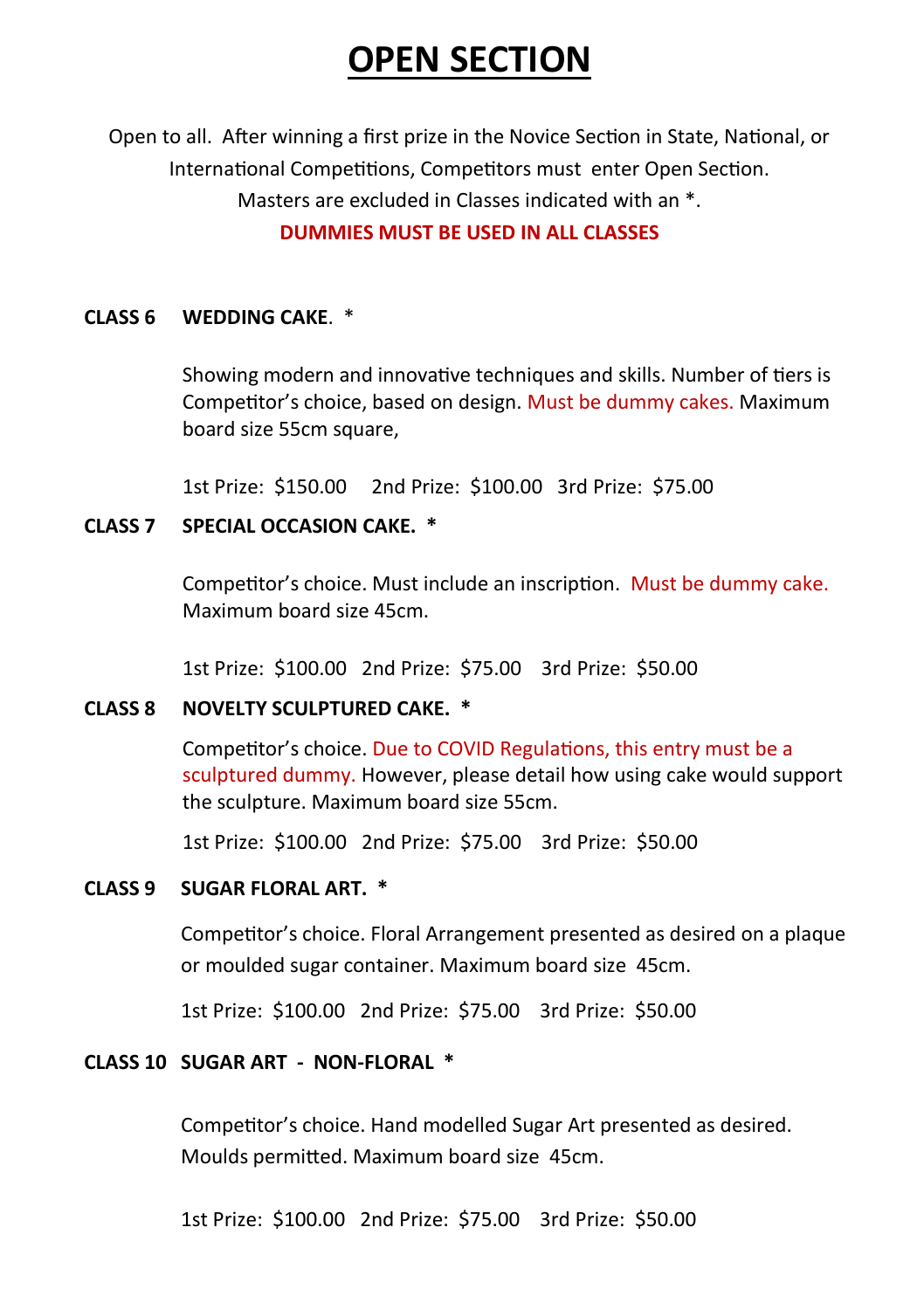## **NOVICE SECTION.**

Must not have won first prize in any class other than School Students, and only decorating for less than 5 years. (No Tutors, Demonstrators, Instructors or Shop, Business, Online Owners are allowed to enter Novice Section.)

### **DUMMIES MUST BE USED IN ALL CLASSES**

### **CLASS 11 WEDDING CAKE**.

Showing modern and innovative techniques and skills. Number of tiers is Competitor's choice, based on design. Must be dummy cakes. Maximum board size 55cm square,

1st Prize: \$100.00 2nd Prize: \$75.00 3rd Prize: \$50.00

### **CLASS 12 SPECIAL OCCASION CAKE.**

Competitor's choice. Must include an inscription. Must be dummy cake. Maximum board size 45cm.

1st Prize: \$60.00 2nd Prize: \$40.00 3rd Prize: \$25.00

### **CLASS 13 NOVELTY SCULPTURED CAKE.**

Competitor's choice. Due to COVID Regulations, this entry must be a sculptured dummy. However, please detail how using cake would support the sculpture. Maximum board size 55cm.

1st Prize: \$60.00 2nd Prize: \$40.00 3rd Prize: \$25.00

### **CLASS 14 SUGAR FLORAL ART.**

Competitor's choice. Floral Arrangement presented as desired on a plaque or moulded sugar container. Maximum board size 45cm.

1st Prize: \$60.00 2nd Prize: \$40.00 3rd Prize: \$25.00

### **CLASS 15 SUGAR ART - NON-FLORAL**

Competitor's choice. Hand modelled Sugar Art presented as desired. Moulds permitted. Maximum board size 45cm.

1st Prize: \$60.00 2nd Prize: \$40.00 3rd Prize: \$25.00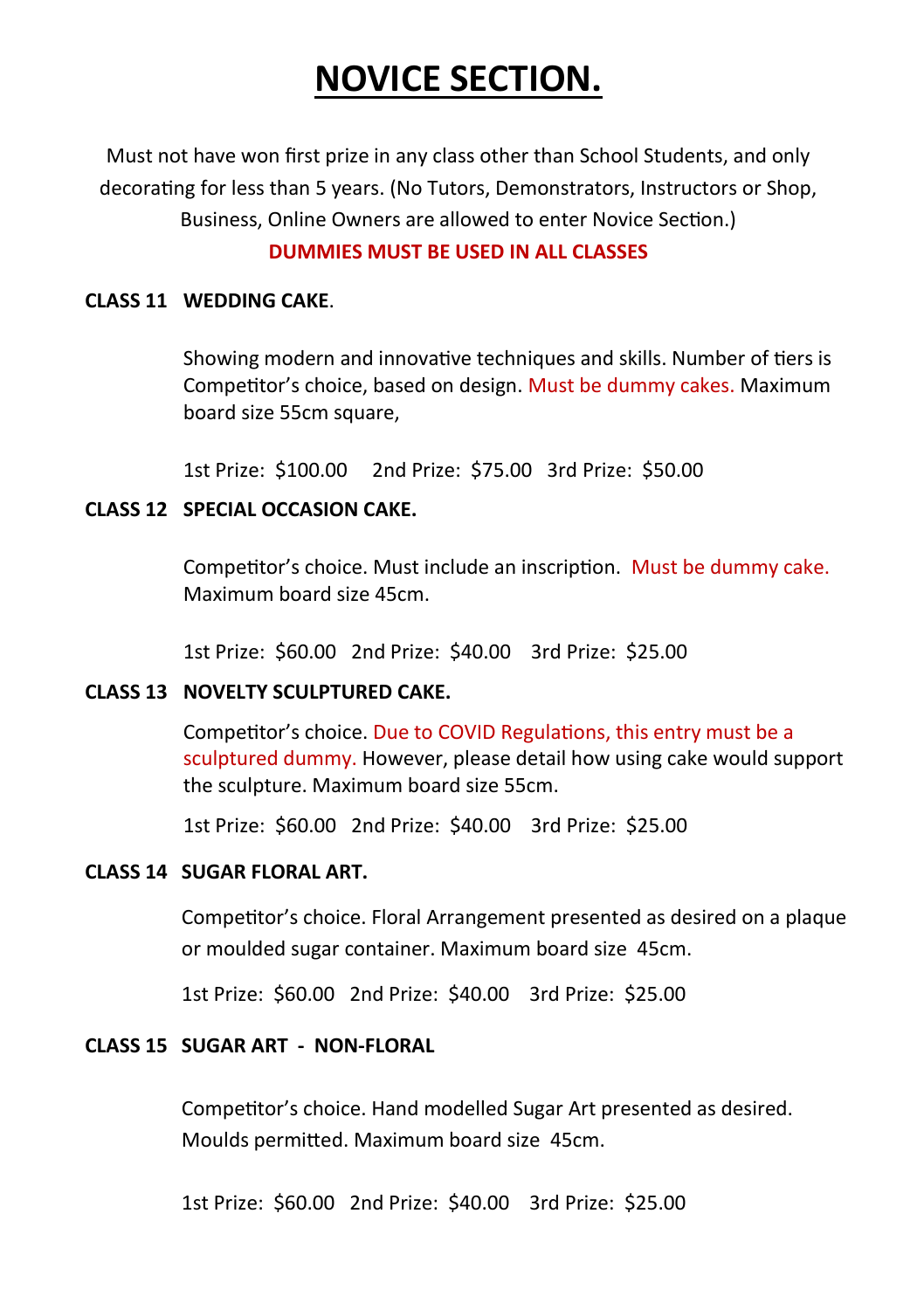### **SENIORS**

Age as at 7th September 2022 - 65 years and over.

### **DUMMIES MUST BE USED IN ALL CLASSES**

### **CLASS 16 SPECIAL OCCASION CAKE.**

Single tier. Must include an inscription. Must be a dummy cake. Maximum board size 45cm.

1st Prize: \$75.00 2nd Prize: \$55.00 3rd Prize: \$40.00

### **SCHOOL STUDENTS**

Age as at 7th September 2022 - Teachers Declaration to be completed.

#### **DUMMIES MUST BE USED IN ALL CLASSES**

#### **CLASS 17 5 - 11 YEARS OF AGE. SPECIAL OCCASION CAKE.**

Single Tier Dummy. Decorated as desired to depict TV Cartoon Character, Superhero, or Anime. Maximum board size 30cm.

1st Prize: \$30.00 2nd Prize: \$20.00 3rd Prize: \$10.00

### **CLASS 18 12- 18 YEARS OF AGE. SPECIAL OCCASION CAKE.**

Single Tier Dummy. Decorated as desired to depict TV Cartoon Character, Superhero, or Anime. Maximum board size 45cm.

1st Prize: \$35.00 2nd Prize: \$25.00 3rd Prize: \$15.00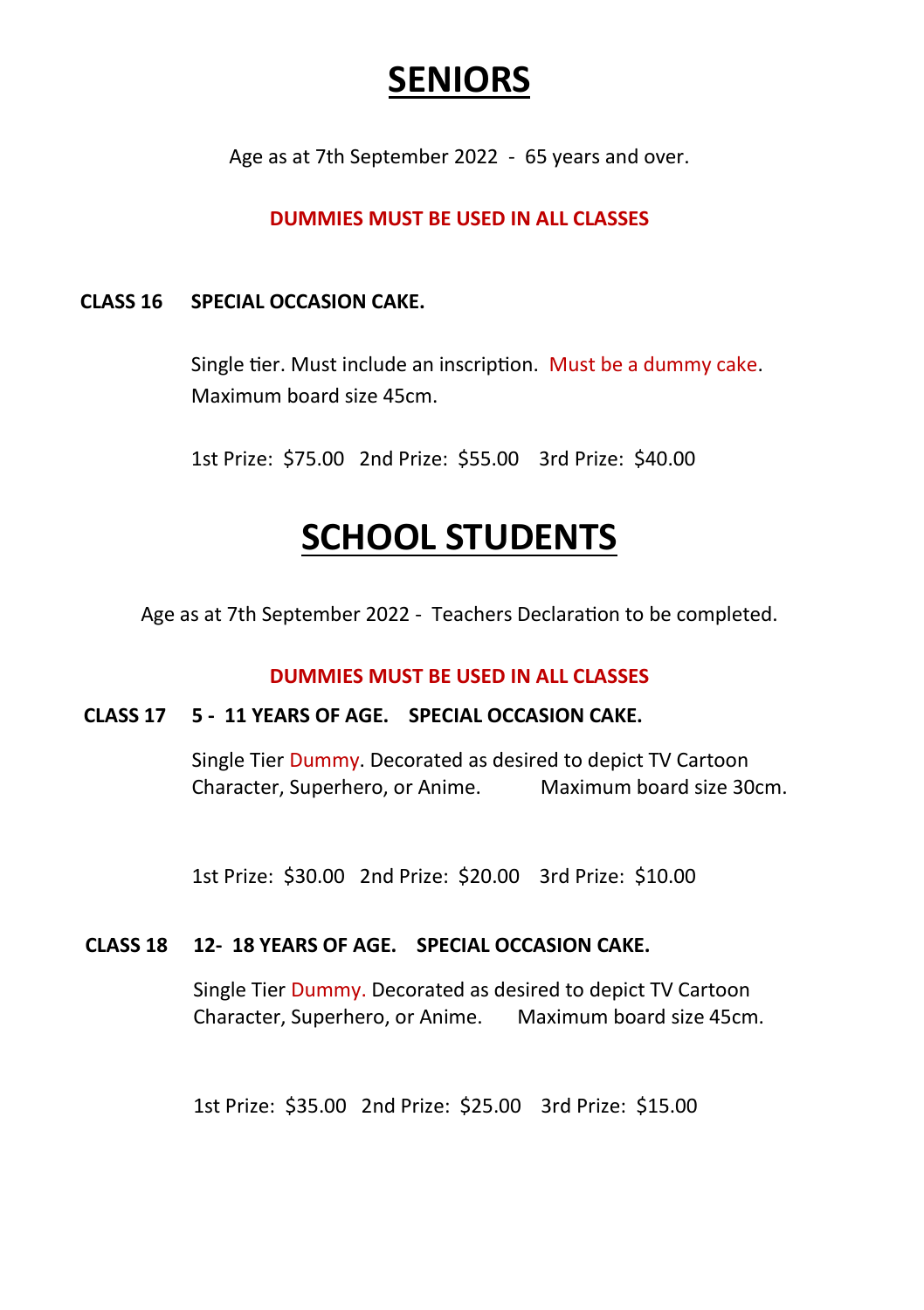**HIGHLY COMMENDED: Certificates and \$5.00 prize money** will be issued where applicable.

**All School Students** will receive a certificate of participation.

**Sponsors names will be displayed in the Auditorium for the duration of the display.** 

**The Laurie Forsyth Memorial Perpetual Trophy will be awarded for the best example of fine piping skills.**

**Schedule correct as at: 5th February 2022**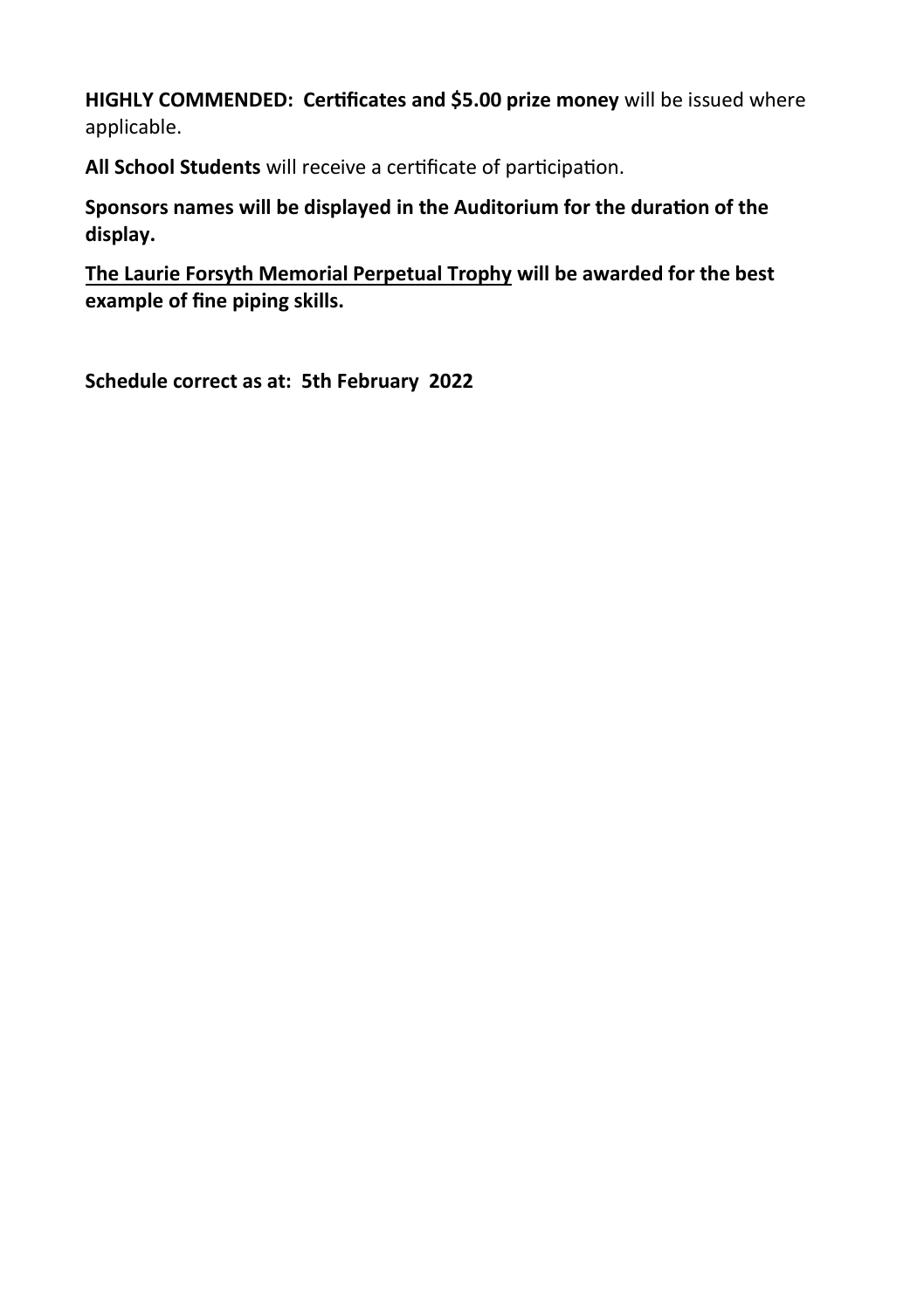### **TEACHER'S DECLARATION SCHOOL STUDENTS 18 YEARS AND UNDER**

**This form must be completed if entering Classes 14 or 15.**

| Name of Exhibitor: |        |  |  |
|--------------------|--------|--|--|
| Age:               | Class: |  |  |
| School:            |        |  |  |

\_\_\_\_\_\_\_\_\_\_\_\_\_\_\_\_\_\_\_\_\_\_\_\_\_\_\_\_\_\_\_\_\_\_\_\_\_\_\_\_\_\_\_\_\_\_\_\_\_

### **To be completed by Teacher**

I hereby acknowledge that

Is a Student at the

\_\_\_\_\_\_\_\_\_\_\_\_\_\_\_\_\_\_\_\_\_\_\_\_\_\_\_\_\_\_\_\_\_\_\_\_\_\_\_\_\_\_\_\_\_\_\_\_\_ School.

\_\_\_\_\_\_\_\_\_\_\_\_\_\_\_\_\_\_\_\_\_\_\_\_\_\_\_\_\_\_\_\_\_\_\_\_ Signature of Teacher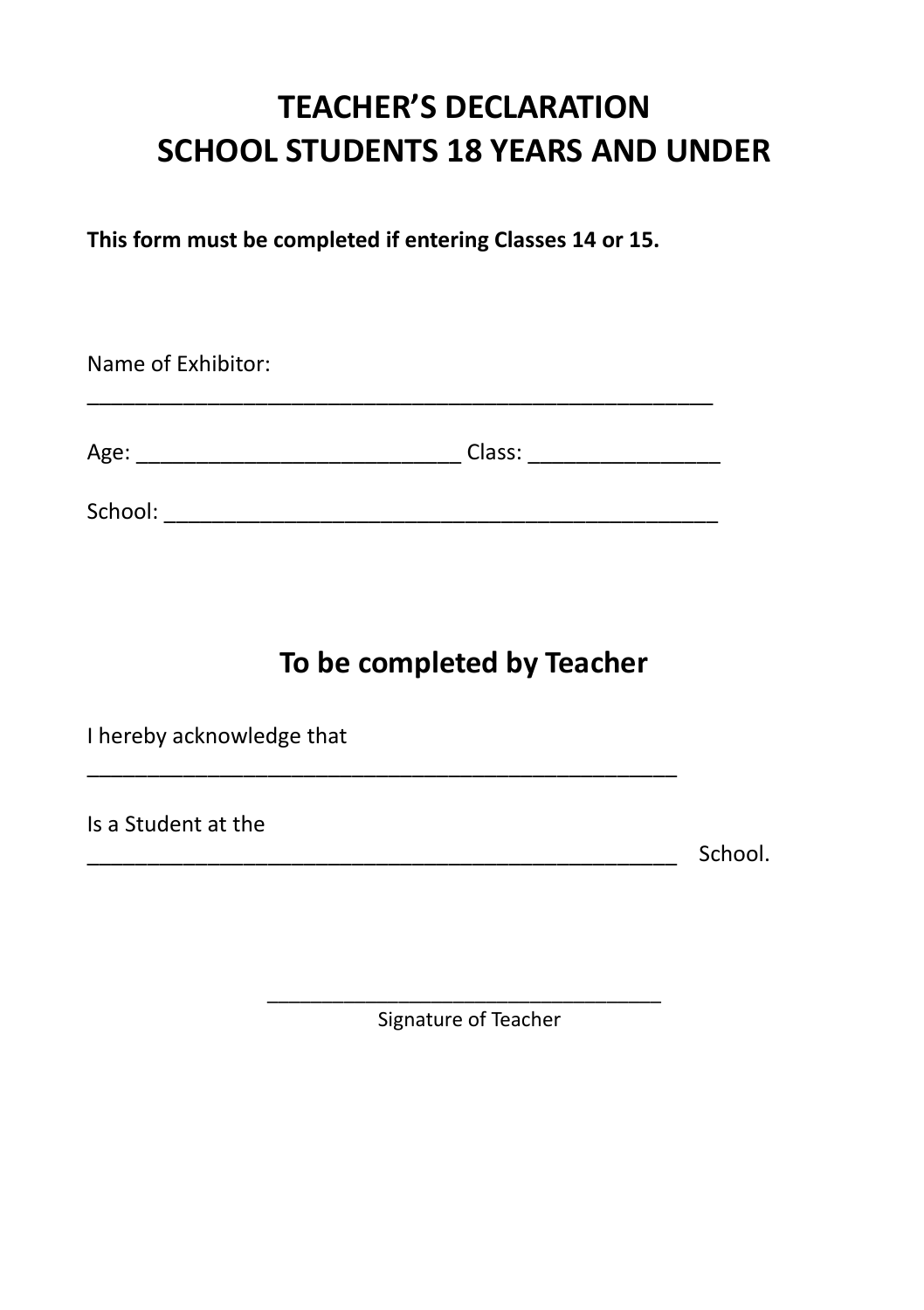## **QCDA CAKE COMPETITION AND DISPLAY JUDGE'S INFORMATION SHEET**

Description of Exhibit:

**INFORMATION FOR JUDGES.** 

PLEASE KEEP INFORMATION IN DOT FORMAT.